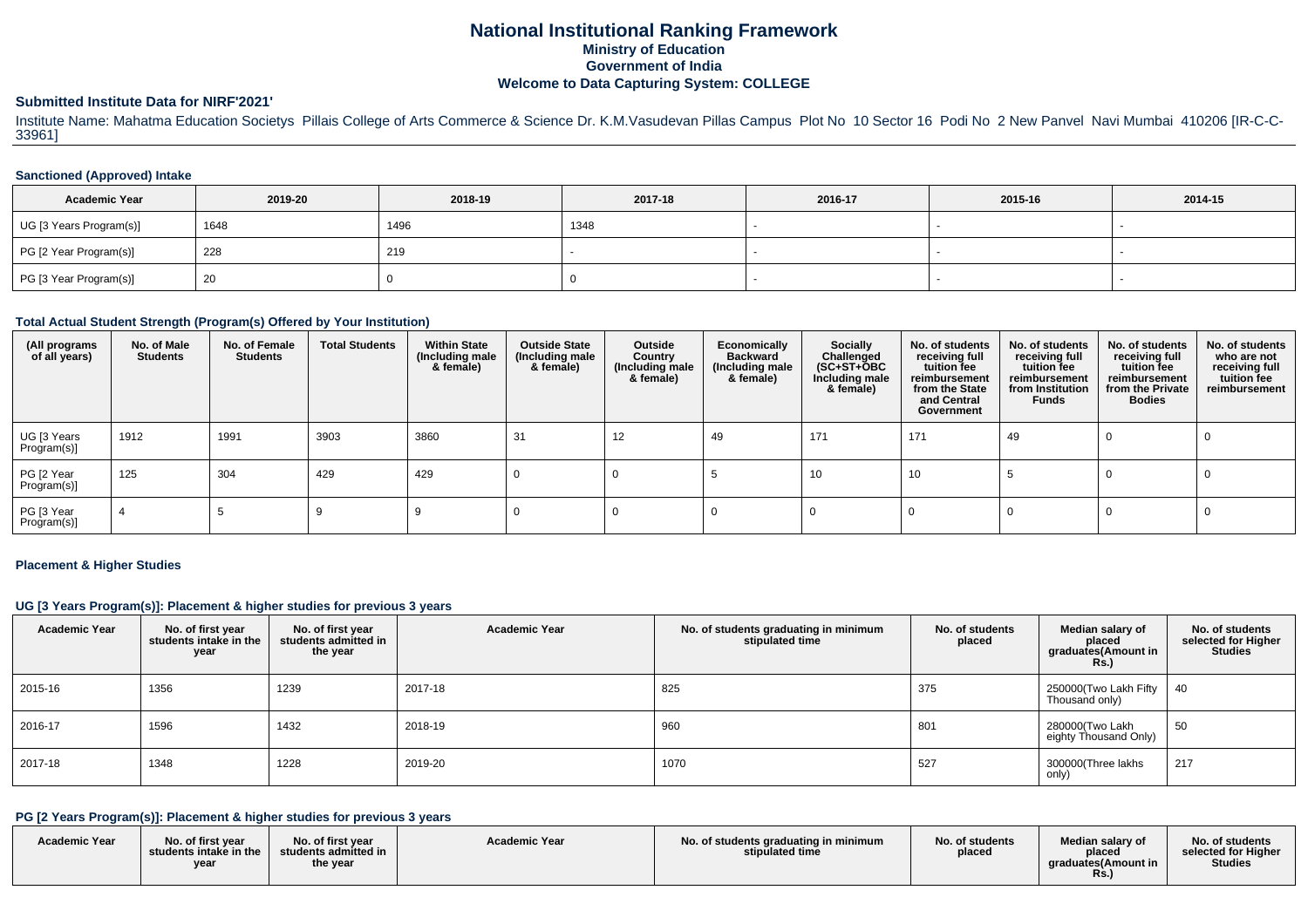| 2016-17 | 216 | 206 | 2017-18 | 140 | 25 | 300000(Three Lakh<br>only)                           |    |
|---------|-----|-----|---------|-----|----|------------------------------------------------------|----|
| 2017-18 | 199 | 180 | 2018-19 | 145 | 80 | 320000(Three Lakh<br><b>Twenty Thousand</b><br>only) | 10 |
| 2018-19 | 219 | 215 | 2019-20 | 150 | 40 | 350000(Three lakh<br>Fifty Thousand )                | 51 |

## **PG [3 Years Program(s)]: Placement & higher studies for previous 3 years**

| <b>Academic Year</b> | No. of first year<br>students intake in the<br>year | No. of first year<br>students admitted in<br>the year | <b>Academic Year</b> | No. of students<br>admitted through<br>Lateral entry | <b>Academic Year</b> | No. of students<br>graduating in<br>minimum stipulated<br>time | No. of students<br>placed | Median salary of<br>placed<br>graduates(Amount in<br><b>Rs.</b> ) | No. of students<br>selected for Higher<br><b>Studies</b> |
|----------------------|-----------------------------------------------------|-------------------------------------------------------|----------------------|------------------------------------------------------|----------------------|----------------------------------------------------------------|---------------------------|-------------------------------------------------------------------|----------------------------------------------------------|
| 2015-16              |                                                     |                                                       | 2016-17              |                                                      | 2017-18              |                                                                |                           | O(Zero)                                                           |                                                          |
| $12016 - 17$         |                                                     |                                                       | 2017-18              |                                                      | 2018-19              |                                                                |                           | O(Zero)                                                           |                                                          |
| 2017-18              |                                                     |                                                       | 2018-19              |                                                      | 2019-20              |                                                                |                           | O(Zero)                                                           |                                                          |

## **Financial Resources: Utilised Amount for the Capital expenditure for previous 3 years**

| <b>Academic Year</b>                                                                                 | 2019-20                                                            | 2018-19                                                                           | 2017-18                                                                      |  |  |  |  |  |  |  |
|------------------------------------------------------------------------------------------------------|--------------------------------------------------------------------|-----------------------------------------------------------------------------------|------------------------------------------------------------------------------|--|--|--|--|--|--|--|
|                                                                                                      | <b>Utilised Amount</b>                                             | <b>Utilised Amount</b>                                                            | <b>Utilised Amount</b>                                                       |  |  |  |  |  |  |  |
| Annual Capital Expenditure on Academic Activities and Resources (excluding expenditure on buildings) |                                                                    |                                                                                   |                                                                              |  |  |  |  |  |  |  |
| Library                                                                                              | 517824 (Five lakh seventeen thousand eight hundred twenty<br>four) | 845798 (Eight Lakh Forty five thousand seven hundred ninety<br>eight <sup>'</sup> | 651348 (Six Lakh Fifty one thousand Three hundred forty<br>eight)            |  |  |  |  |  |  |  |
| New Equipment for Laboratories                                                                       | 47726 (Forty seven thousand seven hundred twenty six)              | 1865776 (eighteen lakhs sixty five thousand seven hundred<br>and seventy six)     | 1567683 (fifteen lakhs sixty seven thousand six hundred and<br>eighty three) |  |  |  |  |  |  |  |
| Other expenditure on creation of Capital Assets (excluding<br>expenditure on Land and Building)      | 36888 (Thirty six thousand Eight hundred eighty eight)             | 271660 (Two lakhs seventy one thousand six hundred and<br>sixty)                  | 341920 (Three lakhs forty one thousand nine hundred twenty)                  |  |  |  |  |  |  |  |

#### **Financial Resources: Utilised Amount for the Operational expenditure for previous 3 years**

| <b>Academic Year</b>                                                                                                              | 2019-20                                                        | 2018-19                                                          | 2017-18                                                    |  |  |  |  |  |  |  |
|-----------------------------------------------------------------------------------------------------------------------------------|----------------------------------------------------------------|------------------------------------------------------------------|------------------------------------------------------------|--|--|--|--|--|--|--|
|                                                                                                                                   | <b>Utilised Amount</b>                                         | <b>Utilised Amount</b>                                           | <b>Utilised Amount</b>                                     |  |  |  |  |  |  |  |
| <b>Annual Operational Expenditure</b>                                                                                             |                                                                |                                                                  |                                                            |  |  |  |  |  |  |  |
| Salaries (Teaching and Non Teaching staff)                                                                                        | 54660089 (Five Crores forty six lakhs sixty thousand and       | 52596800 (Five Crores twenty five lakhs ninety six thousand      | 49951230 (Four Crores Ninety nine lakhs fifty one thousand |  |  |  |  |  |  |  |
|                                                                                                                                   | eighty nine)                                                   | eight hundred)                                                   | two hundred and thirty)                                    |  |  |  |  |  |  |  |
| Maintenance of Academic Infrastructure or consumables and                                                                         | 34986241 (Three corer forty nine lakhs eighty six thousand two | 35744939 (three crore fifty seven lakhs forty four thousand nine | 47201230 (four crore seventy two lakhs one thousand two    |  |  |  |  |  |  |  |
| other running expenditures(excluding maintenance of hostels<br>and allied services, rent of the building, depreciation cost, etc) | hundred forty one)                                             | hundred thirty nine)                                             | hundred thirty)                                            |  |  |  |  |  |  |  |
| Seminars/Conferences/Workshops                                                                                                    | 428574 (Four Lakh twenty eight thousand five hundred and       | 735884 (Seven lakh thirty five thousand eight hundred and        | 393198 (Three lakhs ninety three thousand one hundred      |  |  |  |  |  |  |  |
|                                                                                                                                   | seventy four)                                                  | eighty four)                                                     | ninety)                                                    |  |  |  |  |  |  |  |

## **PCS Facilities: Facilities of physically challenged students**

| 1. Do your institution buildings have Lifts/Ramps?                                                                                                        | Yes, more than 80% of the buildings |
|-----------------------------------------------------------------------------------------------------------------------------------------------------------|-------------------------------------|
| 2. Do your institution have provision for walking aids, includingwheelchairs and transportation from one building to another for<br>handicapped students? | Yes                                 |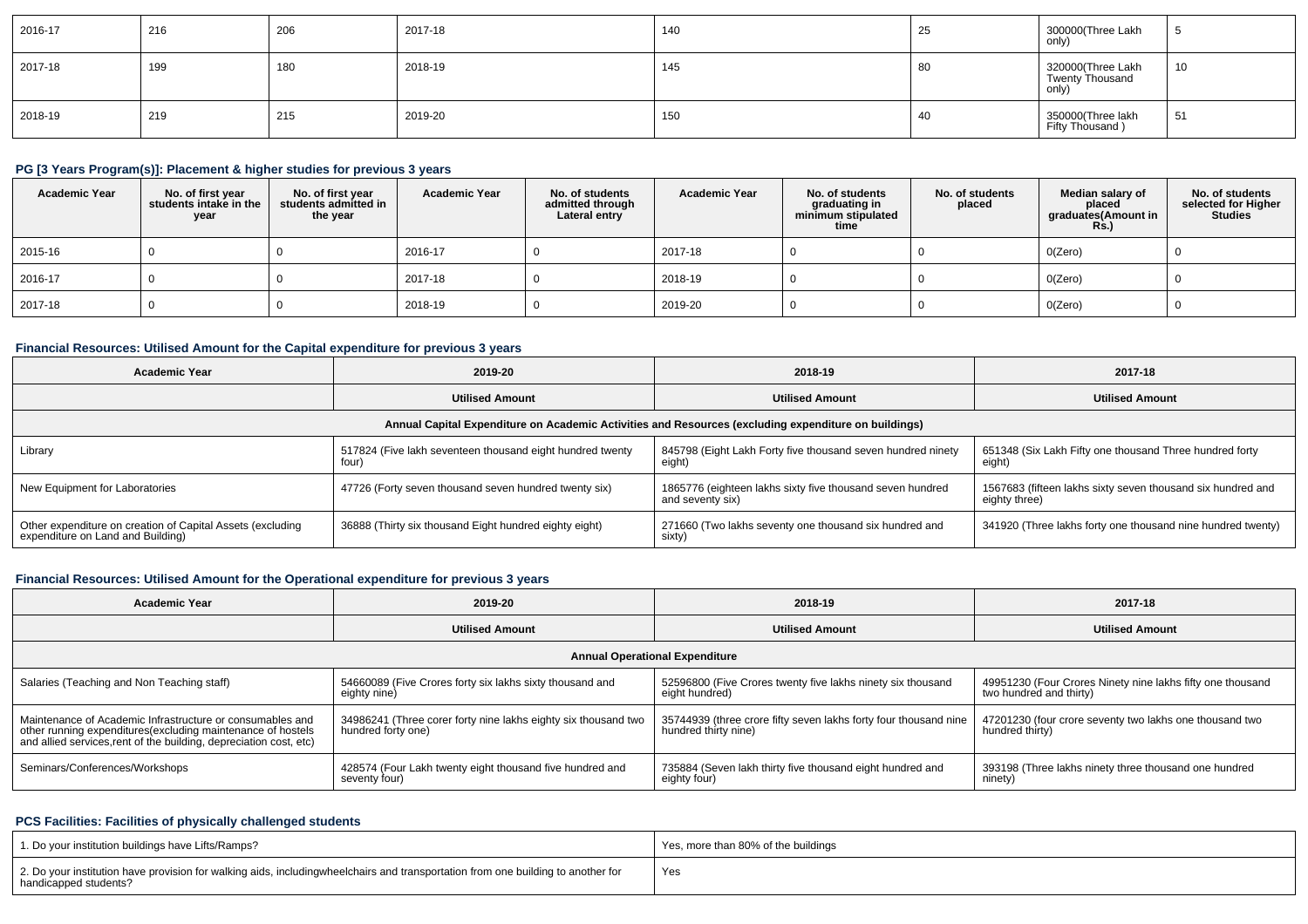|  | 3. Do vour institution buildings have specially designed toilets for handicapped students? | han 80% of<br>$\sim$ then h<br>Yes<br>uildinas<br>more tl |
|--|--------------------------------------------------------------------------------------------|-----------------------------------------------------------|
|--|--------------------------------------------------------------------------------------------|-----------------------------------------------------------|

#### **Faculty Details**

| Srno            | <b>Name</b>            | Age | Designation                                         | Gender | Qualification | <b>Experience (In</b><br>Months) | <b>Is Associated</b><br><b>Last Year</b> | Currently<br>working with<br>institution? | <b>Joining Date</b> | <b>Leaving Date</b>      | <b>Association type</b> |
|-----------------|------------------------|-----|-----------------------------------------------------|--------|---------------|----------------------------------|------------------------------------------|-------------------------------------------|---------------------|--------------------------|-------------------------|
| $\overline{1}$  | Ms Ruchika Bassi       | 33  | Assistant<br>Professor                              | Female | <b>SET</b>    | 117                              | Yes                                      | Yes                                       | 01-11-2011          | $\ddotsc$                | Regular                 |
| $\overline{2}$  | Dr Gajanan Wader       | 47  | Dean / Principal /<br>Director / Vice<br>Chancellor | Male   | Ph.D          | 264                              | Yes                                      | Yes                                       | 09-06-2003          |                          | Regular                 |
| 3               | Mrs Deepika<br>Sharma  | 42  | Assistant<br>Professor                              | Female | M. Phil       | 240                              | Yes                                      | Yes                                       | 13-06-2002          | ÷.                       | Regular                 |
| $\overline{4}$  | Dr Seema Somani        | 45  | Associate<br>Professor                              | Female | Ph.D          | 228                              | Yes                                      | Yes                                       | 13-06-2002          |                          | Regular                 |
| $5\phantom{.0}$ | Dr Aarti Sukheja       | 43  | Associate<br>Professor                              | Female | Ph.D          | 252                              | Yes                                      | Yes                                       | 13-06-2002          | $\overline{\phantom{a}}$ | Regular                 |
| 6               | Dr Rinkoo<br>Shantnu   | 47  | Associate<br>Professor                              | Female | Ph.D          | 228                              | Yes                                      | Yes                                       | 13-06-2002          | ÷.                       | Regular                 |
| $\overline{7}$  | Dr Monali Ray          | 47  | Associate<br>Professor                              | Female | Ph.D          | 228                              | Yes                                      | Yes                                       | 01-07-2002          | $\sim$                   | Regular                 |
| 8               | Dr Smitha<br>Jayaram   | 45  | Assistant<br>Professor                              | Female | Ph.D          | 228                              | Yes                                      | Yes                                       | 12-08-2004          | $\ddotsc$                | Regular                 |
| 9               | Dr Kiran<br>Deshmukh   | 37  | Assistant<br>Professor                              | Female | Ph.D          | 192                              | Yes                                      | Yes                                       | 01-07-2007          |                          | Regular                 |
| 10              | Mrs Prerna<br>Sharma   | 39  | Assistant<br>Professor                              | Female | <b>NET</b>    | 192                              | Yes                                      | Yes                                       | 14-07-2007          | $\mathbf{u}$             | Regular                 |
| 11              | Mrs Nithya<br>Varghese | 37  | Assistant<br>Professor                              | Female | <b>NET</b>    | 156                              | Yes                                      | Yes                                       | 11-06-2011          | ۰.                       | Regular                 |
| 12              | Dr C K Prashant        | 42  | Assistant<br>Professor                              | Male   | Ph.D          | 42                               | Yes                                      | Yes                                       | 02-01-2017          | $\ddotsc$                | Regular                 |
| 13              | Dr Farhat Shaikh       | 38  | Assistant<br>Professor                              | Female | Ph.D          | 168                              | Yes                                      | Yes                                       | 01-06-2011          | Щ,                       | Regular                 |
| 14              | Dr Abida Khan          | 37  | Assistant<br>Professor                              | Female | Ph.D          | 180                              | Yes                                      | Yes                                       | 14-11-2005          | -−                       | Regular                 |
| 15              | Dr Kavita Kathare      | 38  | Assistant<br>Professor                              | Female | Ph.D          | 168                              | Yes                                      | Yes                                       | 04-11-2008          | Щ,                       | Regular                 |
| 16              | Mr Shardul Buva        | 33  | Assistant<br>Professor                              | Male   | <b>SET</b>    | 96                               | Yes                                      | Yes                                       | 06-06-2012          | $\ddotsc$                | Regular                 |
| 17              | Mrs Meenakshi<br>Johri | 39  | Assistant<br>Professor                              | Female | <b>NET</b>    | 180                              | Yes                                      | Yes                                       | 14-06-2005          |                          | Regular                 |
| 18              | Mr Gopakumar<br>Pillai | 31  | Assistant<br>Professor                              | Male   | <b>SET</b>    | 96                               | Yes                                      | Yes                                       | 11-06-2012          | $\overline{\phantom{a}}$ | Regular                 |
| 19              | Mrs Jennie Prajith     | 42  | Assistant<br>Professor                              | Female | <b>NET</b>    | 192                              | Yes                                      | Yes                                       | 11-06-2009          | $\ddotsc$                | Regular                 |
| 20              | Mr Shabab Rizvi        | 40  | Assistant<br>Professor                              | Male   | <b>MBA</b>    | 156                              | Yes                                      | Yes                                       | 21-06-2007          | ÷.                       | Regular                 |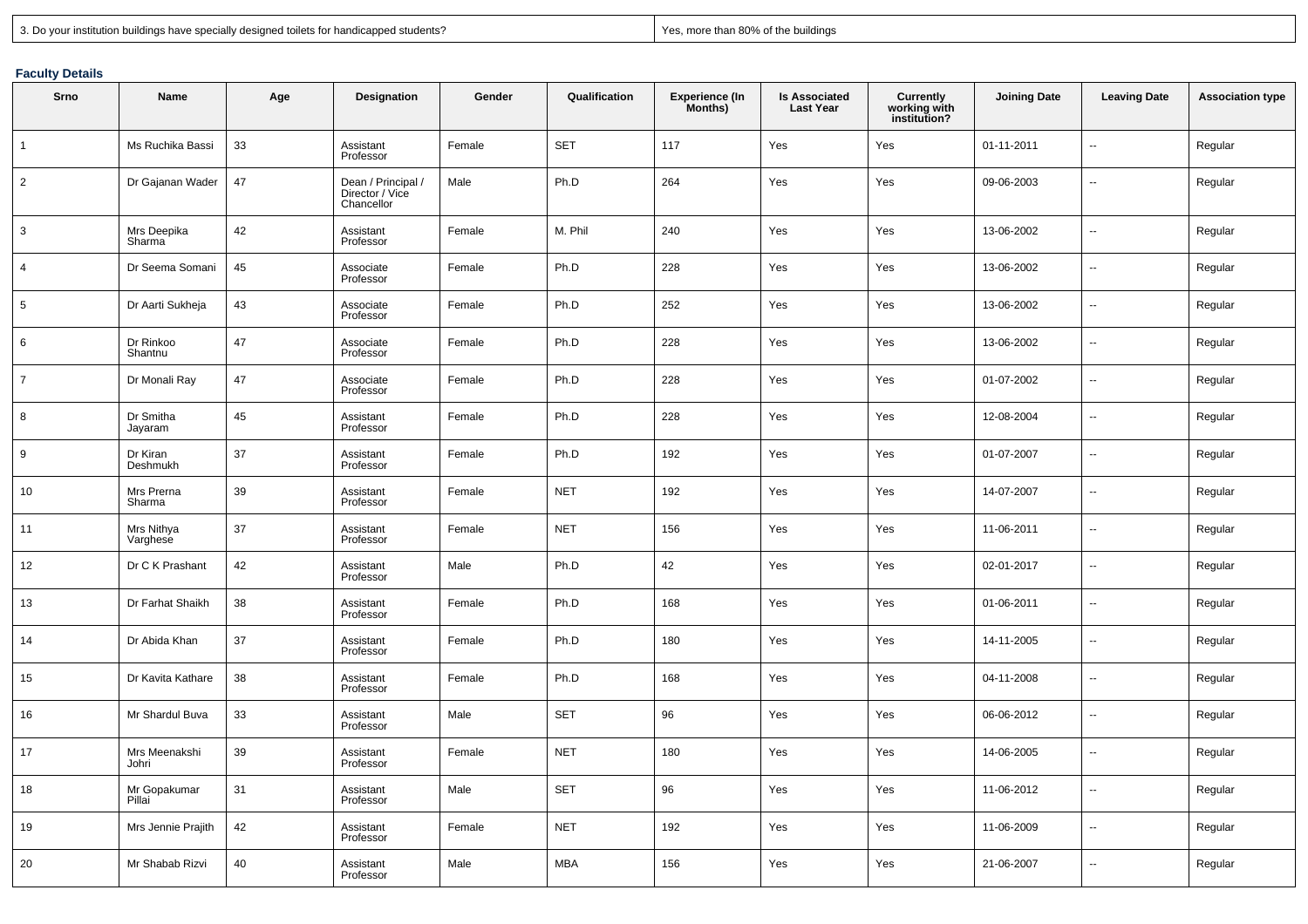| 21     | Dr Kumudini Das           | 44 | Assistant<br>Professor | Female | Ph.D                                             | 216 | Yes | Yes | 09-06-2008 | $\overline{\phantom{a}}$ | Regular                |
|--------|---------------------------|----|------------------------|--------|--------------------------------------------------|-----|-----|-----|------------|--------------------------|------------------------|
| 22     | Mrs Bindu<br>Rajaguru     | 37 | Assistant<br>Professor | Female | M. Phil                                          | 142 | Yes | Yes | 08-06-2009 | $\overline{\phantom{a}}$ | Regular                |
| 23     | Mrs Ramya<br>Kumar        | 34 | Assistant<br>Professor | Female | M. Phil                                          | 144 | Yes | Yes | 01-06-2013 | $\overline{\phantom{a}}$ | Adhoc /<br>Contractual |
| 24     | Mrs Sharavathi            | 52 | Assistant<br>Professor | Female | M.COM                                            | 336 | Yes | Yes | 10-06-2013 | $\overline{\phantom{a}}$ | Adhoc /<br>Contractual |
| 25     | Mrs Archana<br>Deepak     | 36 | Assistant<br>Professor | Female | M.COM                                            | 144 | Yes | Yes | 10-07-2015 | $\overline{\phantom{a}}$ | Adhoc /<br>Contractual |
| 26     | Mrs Sabitha<br>Praveen    | 39 | Assistant<br>Professor | Female | MSc(Statistics)                                  | 144 | Yes | Yes | 08-06-2009 | $\overline{\phantom{a}}$ | Adhoc /<br>Contractual |
| 27     | Mrs Sunita Saini          | 33 | Assistant<br>Professor | Female | <b>SET</b>                                       | 120 | Yes | Yes | 22-11-2010 | $\overline{\phantom{a}}$ | Adhoc /<br>Contractual |
| 28     | Ms Poonam Gupta           | 29 | Assistant<br>Professor | Female | LLM                                              | 36  | No  | Yes | 01-08-2018 | $\overline{\phantom{a}}$ | Adhoc /<br>Contractual |
| 29     | Ms Sethi Gurpreet<br>Kaur | 28 | Assistant<br>Professor | Female | LLM                                              | 72  | Yes | Yes | 04-07-2015 | $\overline{\phantom{a}}$ | Adhoc /<br>Contractual |
| 30     | Ms Heena<br>Khanche       | 24 | Assistant<br>Professor | Female | M.COM                                            | 24  | No  | Yes | 01-07-2018 | $\overline{\phantom{a}}$ | Adhoc /<br>Contractual |
| 31     | Mr Chaitanya<br>Athalye   | 29 | Assistant<br>Professor | Male   | <b>SET</b>                                       | 84  | Yes | Yes | 15-11-2016 | $\overline{\phantom{a}}$ | Adhoc /<br>Contractual |
| 32     | Ms Mishkaat<br>Imrani     | 24 | Assistant<br>Professor | Female | MCJ: Masters of<br>Communication &<br>Journalism | 36  | No  | Yes | 18-06-2018 | --                       | Adhoc /<br>Contractual |
| 33     | Mrs Sudha<br>Ramesh       | 51 | Assistant<br>Professor | Female | MSc(Mathematics)                                 | 204 | Yes | Yes | 01-07-2006 | --                       | Adhoc /<br>Contractual |
| 34     | Mrs Padmaja<br>Ganti      | 42 | Assistant<br>Professor | Female | <b>MCA</b>                                       | 144 | Yes | Yes | 08-06-2008 | $\overline{\phantom{a}}$ | Adhoc /<br>Contractual |
| 35     | Mrs Sujata<br>Shahabade   | 44 | Assistant<br>Professor | Female | M. Phil                                          | 108 | Yes | Yes | 22-06-2011 | ш.                       | Adhoc /<br>Contractual |
| 36     | Mrs Shubhangi<br>Pawar    | 40 | Assistant<br>Professor | Female | <b>MCA</b>                                       | 108 | Yes | Yes | 22-06-2011 | ш.                       | Adhoc /<br>Contractual |
| 37     | Ms Akshata<br>Narkar      | 27 | Assistant<br>Professor | Female | MCJ: Masters of<br>Communication &<br>Journalism | 24  | Yes | Yes | 18-06-2018 | --                       | Adhoc /<br>Contractual |
| 38     | Mrs Anju Somani           | 41 | Assistant<br>Professor | Female | <b>MCA</b>                                       | 126 | Yes | Yes | 09-07-2010 | --                       | Adhoc/<br>Contractual  |
| $39\,$ | Mrs Varsha<br>Chatuphale  | 32 | Assistant<br>Professor | Female | MCA                                              | 84  | Yes | Yes | 25-11-2013 | $\overline{\phantom{a}}$ | Adhoc /<br>Contractual |
| 40     | Mrs Prajakta Kane         | 29 | Assistant<br>Professor | Female | M.Sc.                                            | 36  | Yes | Yes | 18-06-2018 | Щ.                       | Adhoc /<br>Contractual |
| 41     | Mrs Dhanya                | 37 | Assistant<br>Professor | Female | MSC(IT)                                          | 168 | Yes | Yes | 05-08-2006 | ш,                       | Adhoc /<br>Contractual |
| 42     | Ms Jabeen Zuzer<br>Masum  | 26 | Associate<br>Professor | Female | MSC(IT)                                          | 48  | Yes | Yes | 13-06-2016 | Щ.                       | Adhoc /<br>Contractual |
| 43     | Mrs E Juliet<br>Esther    | 40 | Assistant<br>Professor | Female | M. Phil                                          | 240 | Yes | Yes | 08-06-2009 | н.                       | Adhoc /<br>Contractual |